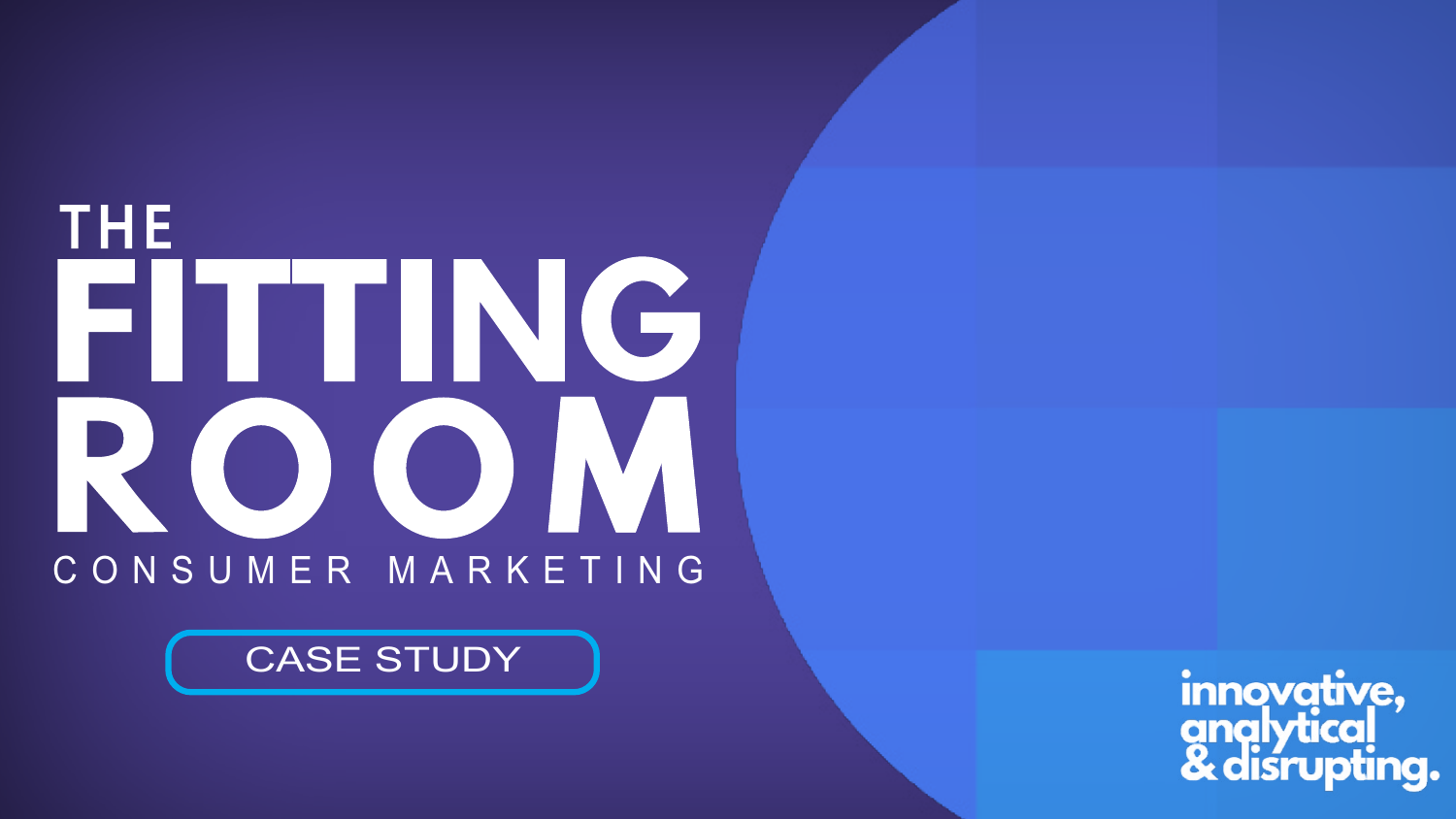### **case**

**study Company:** AARP

**Service(s):** Data Analytics

**About:** AARP is a nonprofit, nonpartisan organization that empowers people to choose how they live as they age. AARP offers membership to persons 50+. (www.aarp.org)

**Problem Statement:** AARP wanted to add digital marketing to their current strategy for communicating with the 50+ community. These digital campaigns would support the print marketing efforts for the In-Person Learning and Movies for Grownups programs to increase attendance and marketing lower cost.

**Approach:** Test the performance of the print-only campaigns against the digital communications. Also, use past performance to create a propensity scoring model to predict the likelihood of future engagement.



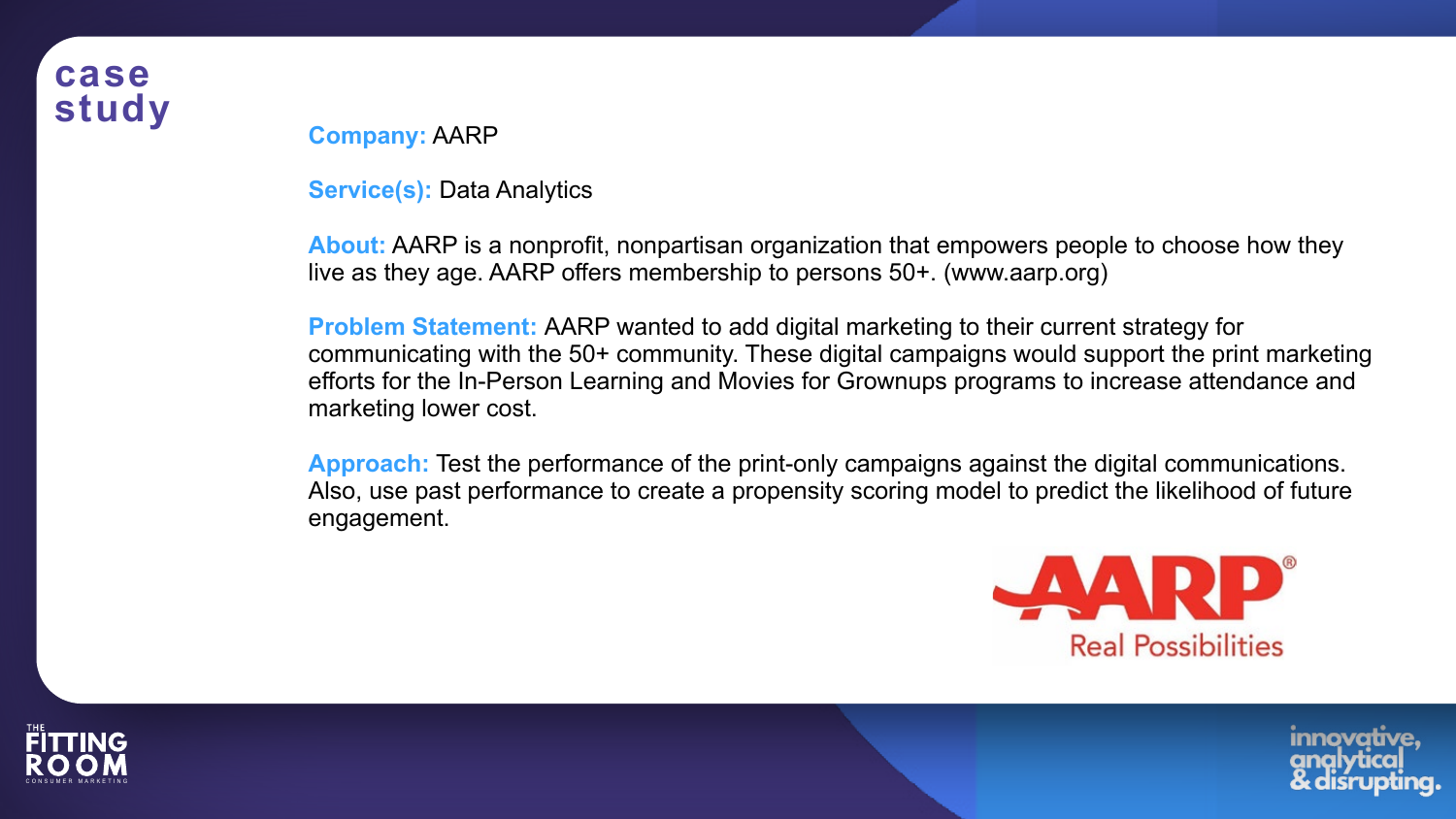#### **case study**







#### SOLUTION STATEMENT

AARP, the world's largest non-profit, generates over **\$12M annually** in membership renewals. As a contractor, I worked with the Data Analytics & Performance Management (DAPM) team to build targeted marketing and advertising campaigns for a database of over **38 million members**. Each month they selected 13 markets across the U.S. with different demographics and socio-economic status targeting.

• Create testing parameters within the database

• Consult the in-house business units on digital advertising and promotions of their In-Person Learning & Movies for Grownups programs. These national campaigns occurred monthly and required targeting based on different demographics.

As a result, DAPM team was able to efficiently report campaign and testing results to the business units and make recommendations for future campaigns.